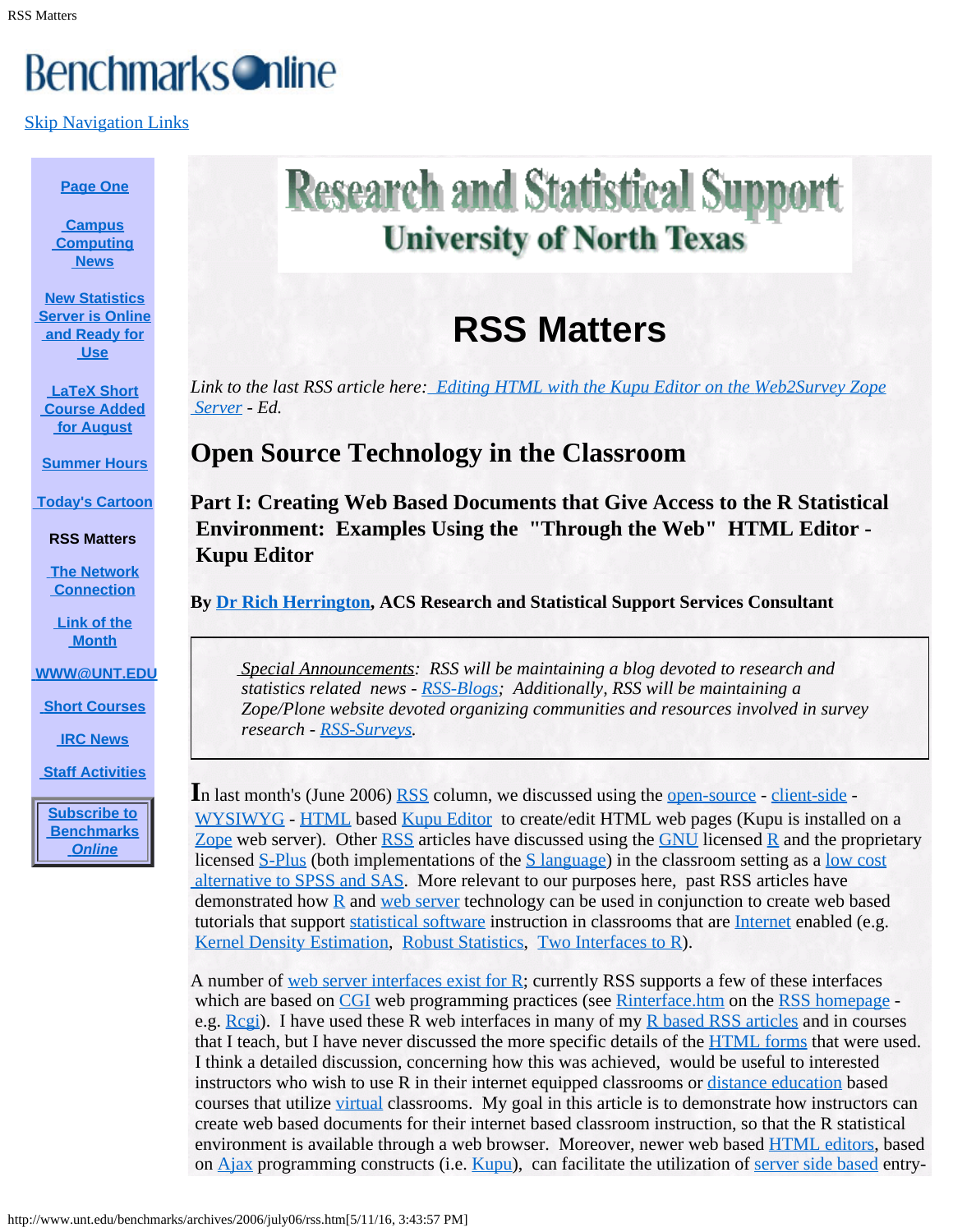points (e.g. [CGI](http://en.wikipedia.org/wiki/Common_Gateway_Interface)) or [client side based](http://en.wikipedia.org/wiki/Client-side_scripting) entry-points (e.g. [Ajax](http://en.wikipedia.org/wiki/Ajax_(programming)) using the [XMLhttpRequest](http://en.wikipedia.org/wiki/Xmlhttprequest) [API](http://en.wikipedia.org/wiki/Application_programming_interface)) to a server running R - the goal in this series is to give concrete examples of how this is done.

From the perspective of the instructor, all that is needed are appropriate lines of [HTML](http://en.wikipedia.org/wiki/HTML) (and/or [JavaScript](http://en.wikipedia.org/wiki/Javascript)) to define the forms, since RSS maintains the R web servers. RSS currently maintains several web servers that support both teaching and research functions, one of which is to give instructors and researchers remote access to R for purposes of creating web based tutorials, demonstrations, and classroom instruction (for examples of these web based R interfaces, see: *[rss.acs.unt.edu](http://rss.acs.unt.edu/cgi-bin/R/Rprog)* [\(1](http://rss.acs.unt.edu/cgi-bin/R/Rprog), [2](http://rss.acs.unt.edu/Rweb/), [3](http://rss.acs.unt.edu/cgi-bin/r-online/r-online.cgi)) and *[kryton.cc.unt.edu](http://kryton.cc.unt.edu/cgi-bin/R/Rprog)* ([1,](http://kryton.cc.unt.edu/cgi-bin/R/Rprog) [2](http://kryton.cc.unt.edu/Rweb/), [3\)](http://kryton.cc.unt.edu/cgi-bin/r-online/r-online.cgi). Minimally, all the instructor would need to do is create the necessary HTML forms that can access R on the web servers that RSS currently maintains (i.e. *rss.acs.unt.edu* & *kryton.cc.unt.edu*). These HTML forms can then be embedded or blended into course content that is web based (e.g. these HTML forms could be hosted on [UNT](http://courses.unt.edu/webct/vista/faculty/index.htm)  [Vista](http://courses.unt.edu/webct/vista/faculty/index.htm)). It is also worth noting that RSS also maintains *[web2survey.unt.edu](https://web2survey.unt.edu/)*, which provides the capability for [online survey/evaluation collection](http://www.unt.edu/benchmarks/archives/2004/december04/rss.htm) and reporting - the important point here being that *web2survey.unt.edu* can also be used for instructional support for new and *[emerging web](http://www.unt.edu/benchmarks/archives/2006/may06/rss.htm)*  [technologies](http://www.unt.edu/benchmarks/archives/2006/may06/rss.htm) (e.g. [training courses for on-line survey creation](http://www.unt.edu/benchmarks/archives/2005/june05/rss.htm), survey methodology, webprogramming, etc.). Integrating these new technologies together in a  $e$ -learning environment looks promising. *Note that web2survey does not provide a web interface to R itself, but HTML forms maintained on this server (or any other server ) can make HTTP calls to the rss and kryton web servers to access R.*

There are some obvious conveniences (at least in educational settings) in having a <u>[public-domain](http://en.wikipedia.org/wiki/Public_domain)</u>, [open-source](http://en.wikipedia.org/wiki/Open_Source) statistical language, that can be accessed from an HTML web form (this list is not exhaustive and is not in any particular order): **a**) this allows <u>[remote script processing](http://en.wikipedia.org/wiki/Remote_Scripting)</u> and user [interactivity](http://en.wikipedia.org/wiki/Interactivity) through nothing more complicated than a simple [web browser](http://en.wikipedia.org/wiki/Web_browser); **b)** the need to install [statistical software](http://en.wikipedia.org/wiki/List_of_statistical_packages) on the client's local storage media can be reduced (e.g. how often do complications arise for students who are attempting to install SAS on their home PCs? RSS's experience is that this is an all too frequent occurrence); **c)** as statistical software updates and [bug](http://en.wikipedia.org/wiki/Bug_fix)  [fixes](http://en.wikipedia.org/wiki/Bug_fix) become rapidly available (via a [decentralized](http://en.wikipedia.org/wiki/Decentralized) group of open-source developers), these updates can then be rapidly applied for all concerned, due to the [centralized](http://en.wikipedia.org/wiki/Centralized_system) nature of the server hosting the statistical software (see *[The Cathedral and the Bazaar](http://en.wikipedia.org/wiki/The_Cathedral_and_the_Bazaar)* for a more in depth discussion of these points); **d)** due to the non-proprietary nature of the software, there are cost-savings attributed to lowered statistical software expenses for organizations to whom every dollar counts (e.g. public/state institutions: libraries, colleges, universities, non-profit organizations, small businesses, etc.); **e)** even though there are many web based demos, tutorials, and data manipulation routines for statistics/research instruction (e.g. [Java applets](http://www.stat.tamu.edu/~west/javahtml/)); usually these [applets](http://en.wikipedia.org/wiki/Applet) are created for a particular purpose, and are not part of a larger environment for statistical analysis and/or data manipulation. In contrast, R provides functionality for classroom [demonstrations/tutorials](http://rss.acs.unt.edu/Rdoc/library/TeachingDemos/html/00Index.html) while giving students access to a [larger, extensible, integrated environment for data analysis](http://www.r-project.org/) (see [Teaching-with-R.pdf](http://www.unt.edu/rss/Teaching-with-R.pdf)).

More specifically, what does this larger, extensible, integrated statistical environment look like? And, just as important, why should we be motivated to use R in our classrooms?

### **A Brief Introduction to the R Statistical Environment**

The educational computing society known as the [Association for Computing Machinery \(ACM\)](http://en.wikipedia.org/wiki/Association_for_Computing_Machinery) presented their prestigious [Software System Award](http://www.acm.org/awards/ssaward.html) to [John Chambers](http://cm.bell-labs.com/cm/ms/departments/sia/jmc/), a researcher with [Bell Labs](http://cm.bell-labs.com/cm/ms/departments/sia/index.html), the research and development arm of **[Lucent Technologies](http://en.wikipedia.org/wiki/Lucent_Technologies)**. The presentation of the ACM Software System Award to John Chambers marks the first time in the 17-year history of this award, that it has been awarded for data-analysis software and the first time it has been given to a statistician. John Chambers is the creator of the [S System](http://en.wikipedia.org/wiki/S_programming_language) for statistical computing, which the ACM said, "forever altered how people analyze, visualize and manipulate data" (see *[John Chambers Gets ACM 1998](http://www.bell-labs.com/news/1999/april/7/1.html)  [Software System Award for Creating 'S System](http://www.bell-labs.com/news/1999/april/7/1.html)'*, for the complete story). The [S System](http://cm.bell-labs.com/cm/ms/departments/sia/S/index.html) has been continually [evolving since 1976](http://cm.bell-labs.com/cm/ms/departments/sia/S/history.html), and is currently available in commercial product [S-Plus](http://en.wikipedia.org/wiki/S-PLUS), and the GNU licensed [R](http://en.wikipedia.org/wiki/R_programming_language). The implementation of S that we will concern ourselves with is the GNU version of S - [R](http://www.cran.r-project.org/). RSS has devoted [numerous columns](http://www.unt.edu/rss/SPLUSclasslinks.html#RBenchmarkSeries) to the maintenance and utilization of the R statistical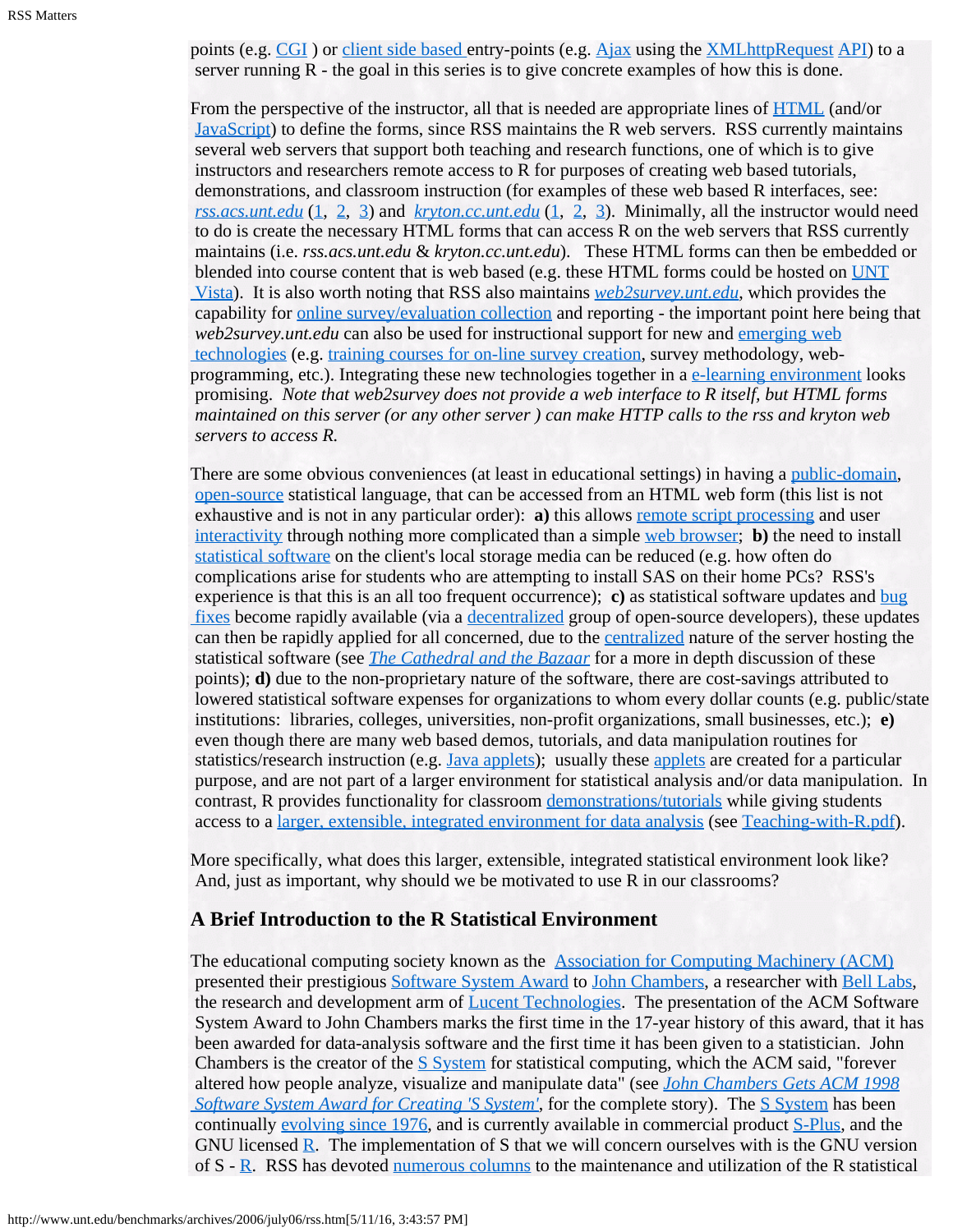environment in an educational setting. [Considerable documentation](http://www.cran.r-project.org/manuals.html) exists for R, most of which is available under some form of public-domain licensing. In addition to base R documentation, extensive documentation exists for [supporting user contributed packages](http://www.cran.r-project.org/src/contrib/PACKAGES.html). The [cross-platform](http://en.wikipedia.org/wiki/Cross_platform) R project is increasingly evolving into a system that is closely integrated with the underlying operating system environments on which R is maintained. This places R somewhere on a continuum between a full-fledged language for operating system scripting, and a powerful environment/language for statistical and graphical data analysis that rivals legacy statistical systems such as [SAS](http://en.wikipedia.org/wiki/SAS_System) or [SPSS](http://en.wikipedia.org/wiki/SPSS). Certainly, R presents a wonderful opportunity for educators, researchers and IT professionals, who wish to bring the cutting-edge work that is being done at the interface between [statistical science](http://en.wikipedia.org/wiki/Statistical_science) and [computing technology](http://en.wikipedia.org/wiki/Computing), to bear on their respective activities. In the remainder of this current column, we will look at demonstrating, in some small way, web/internet programming practices that can make R available to educational and research audiences - all at little or no cost to the organizations utilizing these technologies.

## **CGI Based Approaches:**

## **Creating an HTML Form with Kupu Editor on the Web2survey Zope Server**

This section assumes that readers have read the RSS article *[Editing HTML with the KupuEditor on](http://www.unt.edu/benchmarks/archives/2006/june06/rss.htm)  [the Web2Survey Zope Server](http://www.unt.edu/benchmarks/archives/2006/june06/rss.htm).* However, any valid HTML editor that produces HTML source code can be used (e.g.  $\overline{N}$ VU). Nevertheless, here our purposes are twofold: a) a further demonstration of the [Kupu Editor](http://en.wikipedia.org/wiki/Kupu); and b) a demonstration of the HTML/JavaScript necessary to use CGI scripts on RSS's R web servers. In this section, we will be picking up at the point where the folder **kupu** and the [Zope Page Template \(ZPT\)](http://www.zope.org/Documentation/Books/ZopeBook/2_6Edition/ZPT.stx) **kupu\_edit** have been created (see [June 2006 Benchmarks Online](http://www.unt.edu/benchmarks/archives/2006/june06/rss.htm)). Now, we want to create a [DTML method](http://www.zope.org/Documentation/Books/ZopeBook/2_6Edition/DTML.stx) web page so that we can insert the necessary HTML markup tags that will contain our R script (i.e. an HTML form which contains R scripts). To do this, we start by using the object-drop-down-list on the [Zope management interface \(ZMI\)](http://www.zope.org/Documentation/Books/ZopeBook/2_6Edition/UsingZope.stx). We see the following when we select the list drop down menu:

| Accelerated HTTP Cache Manager |  |
|--------------------------------|--|
| CMFQuickInstallerTool          |  |
| COREBIog                       |  |
| CSV File                       |  |
| Content Type Registry          |  |
| Controller Page Template       |  |
| Controller Python Script       |  |
| Controller Validator           |  |
| Cookie Crumbler                |  |
| Cookie Crumbler (Standalone)   |  |
| DTML Document                  |  |
| DTML Method                    |  |
| Docma Service                  |  |
| External Method                |  |
| File                           |  |
| Filesystem Directory View      |  |
| Filesystem Directory View      |  |
| Folder                         |  |
| Folder (Ordered)               |  |
| Form Controller Tool           |  |
| Formulator Form                |  |

From the drop down form window, we want to create a DTML method object and fill in the HTML form information: set the form field **Id** to a value of **tutorial\_1** (remember - no spaces or special characters other than underscore) and set the form field **Title** a string value of: **My R Script** (spaces are allowed here). When we are finished applying these changes, we see the following in our web browser: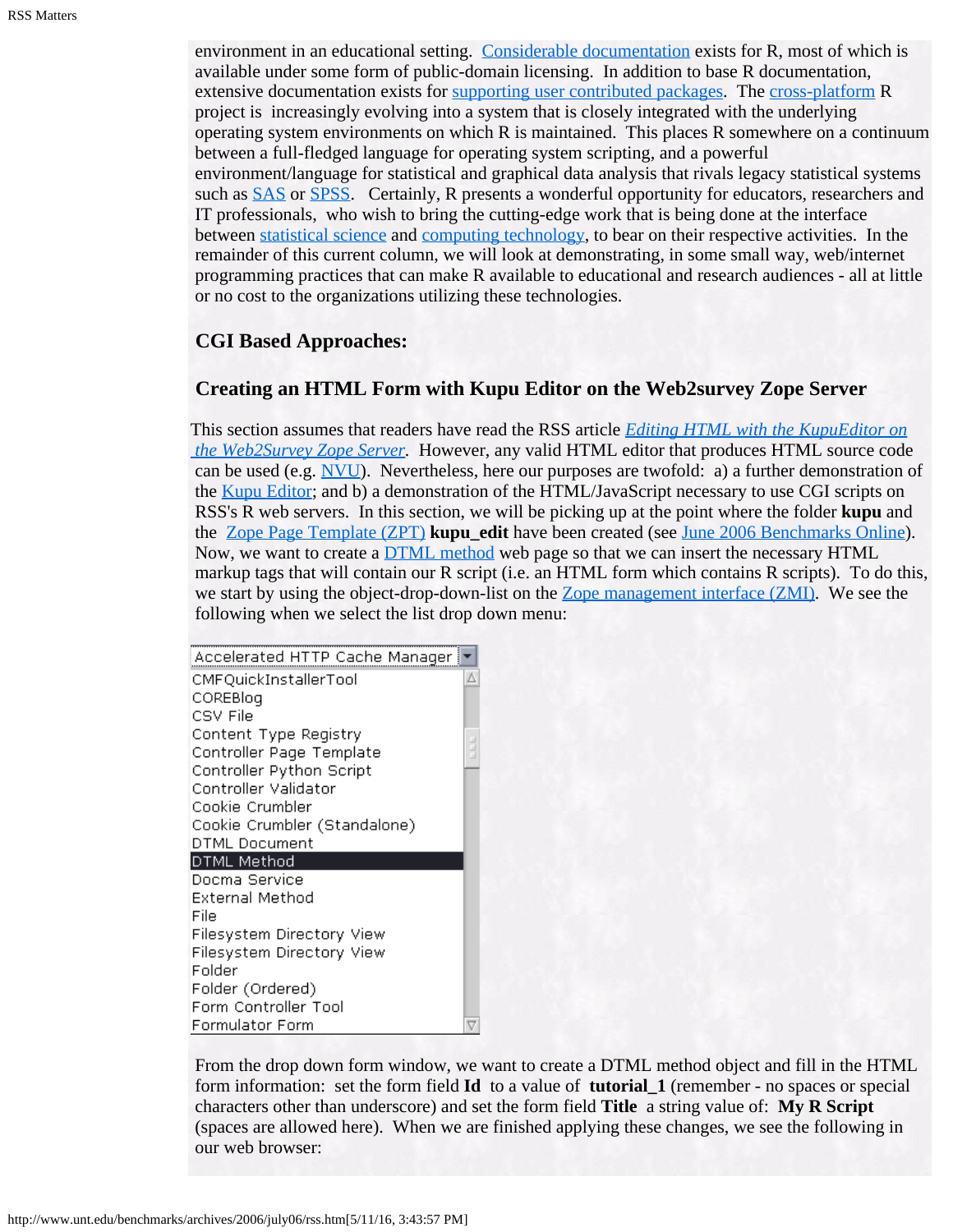| <b>RichH</b><br>acl_users<br>□ ■ kupu<br>© Zope Corporation | <b>Contents</b><br>View<br>Folder at /users/RichH              |
|-------------------------------------------------------------|----------------------------------------------------------------|
| <b>Refresh</b>                                              | <b>Type Name</b><br>acl_users (User Folder)                    |
|                                                             | o index_html<br><b>ia</b> kupu<br>□ kupu_edit ●                |
|                                                             | otutorial_1 (My R script) a<br>Delete<br>Copy<br>Rename<br>Cut |

Now, we can begin editing the web page with Kupu editor by accessing the URL:

|  | https://web2survey.unt.edu/users/RichH/tutorial_1/kupu_edit/ |  |
|--|--------------------------------------------------------------|--|
|--|--------------------------------------------------------------|--|

We see the following in our web browser:

| *, * A 3 三三三红江王年年 B 8 3 3 晋<br>u<br>$I \cup I$<br>$\mathbf{H}$<br>ᆌ<br>Normal<br>- 31<br>Ca.                       | ka p<br>le-                                                                                                                                                                                                                                                                             |
|--------------------------------------------------------------------------------------------------------------------|-----------------------------------------------------------------------------------------------------------------------------------------------------------------------------------------------------------------------------------------------------------------------------------------|
| <b>Richard Herrington My R script</b><br>This is the titlenal_1 Document in the Richard Herrington (RichH) Folder. | <b>Properties</b><br>D<br>Tit c<br><b>Richard Herricolon</b><br>Description<br>Þ<br>Links<br>tink the highlighted text to this UR.<br>Make Link.<br>Þ.<br><b>Images</b><br>Image class:<br>In me<br>$\overline{ }$<br>Insert image at the following URL:<br>kuputmaga ay kupu_toon.gifi |
|                                                                                                                    | <b>Egemlineanl</b><br>Þ<br>Tables<br>Lable Class:                                                                                                                                                                                                                                       |

Click the **Edit** button to enter into the HTML source view; this is essentially the HTML markup language (without the formatting tags reflecting the WYSIWYG view). After editing the source HTML, click the button to take the browser window back to the **Preview** or [WYSIWYG](http://en.wikipedia.org/wiki/Wysiwyg) mode. Changes can be saved to the server by clicking the **Save Document to Server button**:

 $\blacksquare$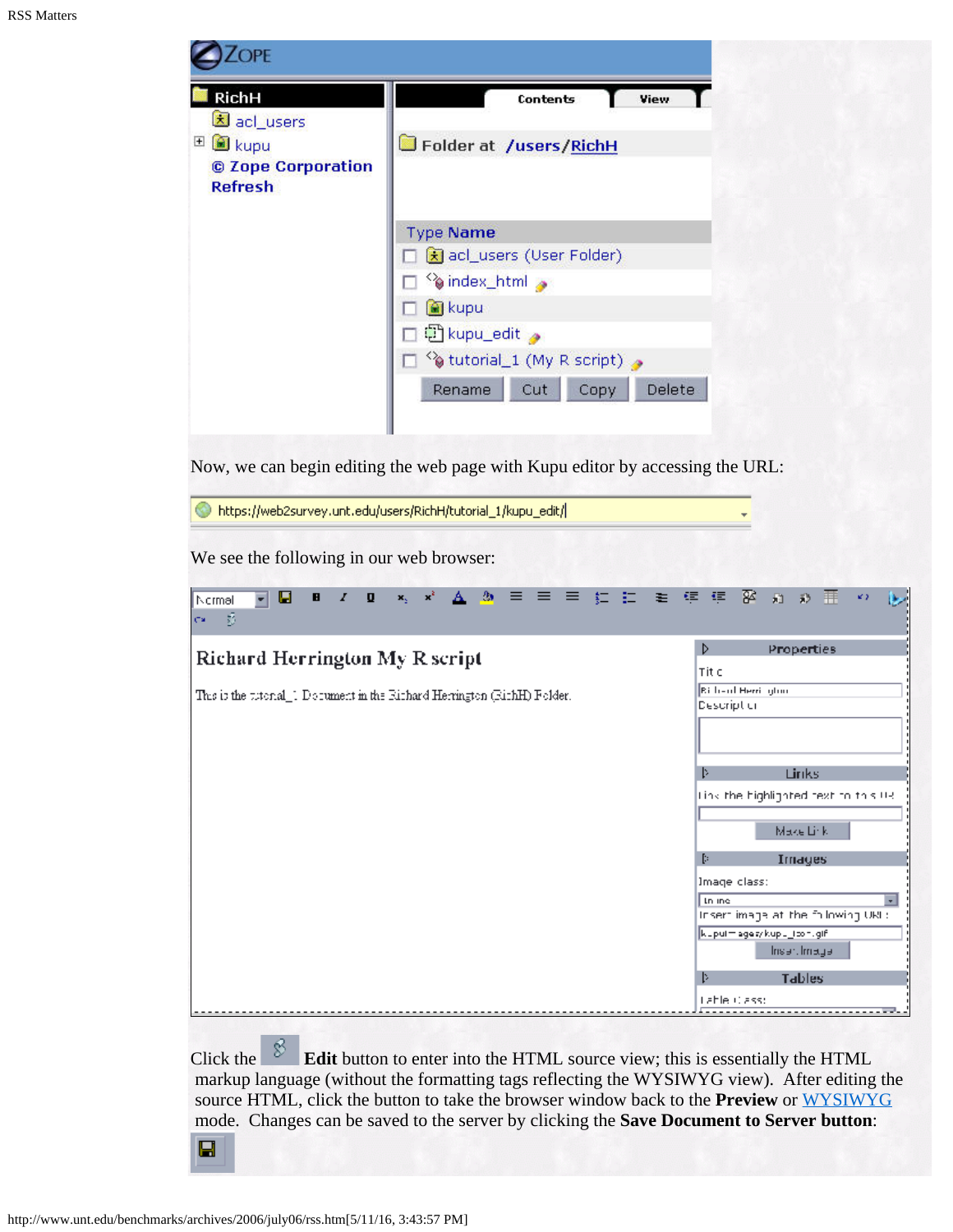The HTML source view is presented below:

```
<h2>Richard Herrington My R script</h2>
< p >This is the tutorial 1 Document
in the Richard Herrington (RichH) Folder.
\langle/p>
```
I have set up four different R web template forms on *[web2survey.unt.edu](https://web2survey.unt.edu/)* to reflect four different possible uses of the R CGI scripts. Any of these scripts can be modified to reflect: different button labels; different initial R script lines; and which R web server that is accessed.. An overview of these template HTML forms is presented below with a link to a text file that is useful for cutting and pasting into your HTML editor (e.g. Kupu, NVU, Microsoft FrontPage):

#### **HTML template A:**

[https://web2survey.unt.edu/Utilities/Rweb\\_template1.txt](https://web2survey.unt.edu/Utilities/Rweb_template1.txt) (note: this is for cut and paste purposes)

This form uses a CGI script based on **[Jeff Bainfield's Rweb code base](http://www.jstatsoft.org/v04/i01/Rweb.pdf)**. The HTML form presented below is a small part of a larger system of Bainfield's HTML and JavaScript pages that make up Rweb [\(http://rss.acs.unt.edu/Rweb/](http://rss.acs.unt.edu/Rweb/)). These more extensive Rweb pages can be used to automate (with HTML forms) to give a more [guided view of the statistical analysis of data](http://rss.acs.unt.edu/cgi-bin/Rweb/buildModules.cgi). The form template presented below has a default R script placed in the HTML form (which can be modified as needed). This R script produces a histogram of 10 random normal deviates. This form **does NOT allow data upload; does NOT use JavaScript; and necessitates understanding the R language**. The HTTP address can be changed to utilize other R servers (e.g. the *kryton.cc.unt.edu* server make sure to use the same subdirectory names in the URL path).

```
<body>
```
8

```
br><form action="http://rss.acs.unt.edu/cgi-bin/Rweb/Rweb.cgi"
      enctype="multipart/form-data" method="post">
<p><textarea name="Rcode" rows="20" cols="45">
hist(rnorm(10))
</textarea> </p>
<p><input value="Submit" 
          type="submit"> 
   <input value="Erase" 
          type="reset"></p>
</form>
</body>
```
#### **HTML template B:**

[https://web2survey.unt.edu/Utilities/Rweb\\_template2.txt](https://web2survey.unt.edu/Utilities/Rweb_template2.txt) (note: this is for cut and paste purposes)

This form template is similar to **HTML template A** except that it utilizes [JavaScript](http://en.wikipedia.org/wiki/Javascript) and allows a [tab-delimited data file](http://en.wikipedia.org/wiki/Tab_delimited) to be uploaded to the server. For details on how this works, see: <http://www.unt.edu/rss/Rinterface.htm#Upload>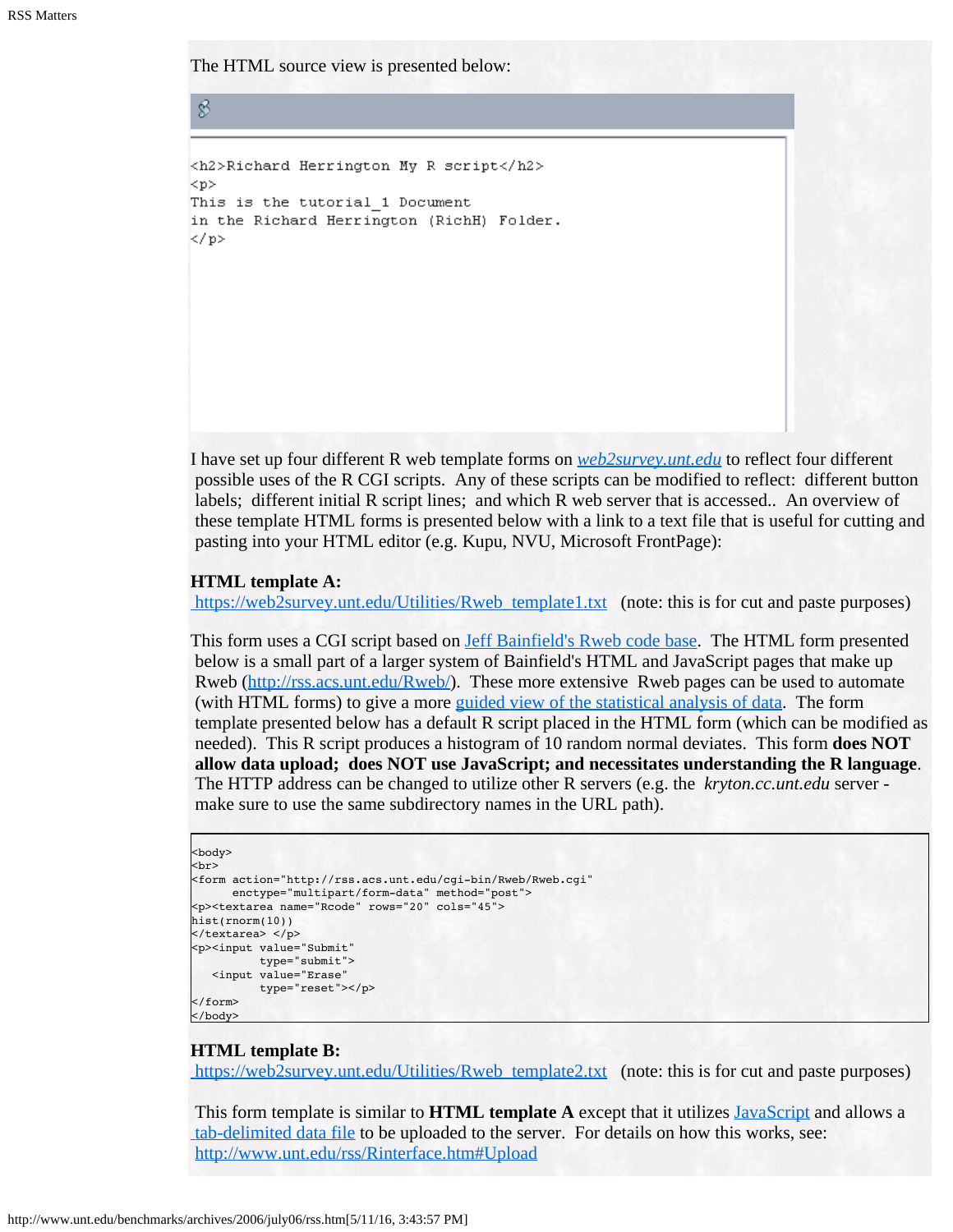#### **[FrontPage Save Results Component]**

```
<head>
<script language="JavaScript">
<!-- hide the following from non JavaScript Browsers 
    function checkData(form){
       var URLData = form.URLData.value
       var FileData = form.FileData.value
       if (URLData && FileData){
                alert("You have requested data from both a URL and a file.
                            Please only select one.")
                 return false
        }
        return true
       }
function RScript(){
       Debug = window.open('','R Script','width=150,height=150,
                          scrollbars, menu, resizable'); }
// End of comment hiding JavaScript code -->
</script>
</head>
<body>
<form 
  onSubmit = "checkData()"
  action="http://rss.acs.unt.edu/cgi-bin/Rweb/RwebJavaScript.cgi"
  enctype="multipart/form-data" 
  method="post"
  target="RScript()">
<TEXTAREA NAME="Rcode" ROWS=15 COLS=60>
hist(rnorm(10))
</TEXTAREA> 
<BR><INPUT TYPE="submit" VALUE="Submit">
<INPUT TYPE="reset" VALUE="Erase Everything ">
<BR>Enter a dataset URL : 
<BR><INPUT TYPE="TEXT" NAME="URLData" SIZE=50>
<BR>Select a local file to submit: 
<BR><INPUT type="file" name="FileData" size=40>
</form>
</body>
```
#### **HTML template C:**

[https://web2survey.unt.edu/Utilities/Rweb\\_template3.txt](https://web2survey.unt.edu/Utilities/Rweb_template3.txt) (note: this is for cut and paste purposes)

The CGI script that is used in this R web interface is based on M.J. Ray's [Rcgi](http://www.ms.uky.edu/~statweb/) code base. The HTML form presented allows the script contents to be edited submitted/resubmitted. Additionally, an HTML table is presented with links to [help for packages and functions,](http://rss.acs.unt.edu/Rdoc/doc/html/) and tutorials on using  $R$  [for graphical and statistical analysis of data](http://www.cran.r-project.org/other-docs.html). R script listings and text output appear in the browser window along with the R script in the HTML form window. The script HTML form window has two buttons: one button creates a postscript view of any graphics that have been generated (a postscript viewer must be installed the client's local operating system - e.g. [ghostview](http://www.cs.wisc.edu/~ghost/)); the other button creates a .GIF view of graphics (no viewer is necessary) that is displayed in a separate browser window (for a full view of this web interface for R, see: [http://rss.acs.unt.edu/cgi](http://rss.acs.unt.edu/cgi-bin/R/Rprog)[bin/Rprog](http://rss.acs.unt.edu/cgi-bin/R/Rprog))

```
<form method="post" action="http://kryton.cc.unt.edu/cgi-bin/R/Rprog">
<p><textarea name="INPUT" rows="5" cols="64">
hist(rnorm(10))
</textarea><br>>>input value="Run Program" type="submit"></p>
</form>
```
#### **HTML template D:**

[https://web2survey.unt.edu/Utilities/Rweb\\_template4.txt](https://web2survey.unt.edu/Utilities/Rweb_template4.txt) (note: this is for cut and paste purposes)

This form is similar to **HTML template C** except that the form window is hidden. After the initial HTML **[POST](http://en.wikipedia.org/wiki/HTTP)**, the form window is visible with script contents visible as well. Subsequently, the form contents can be edited for resubmission.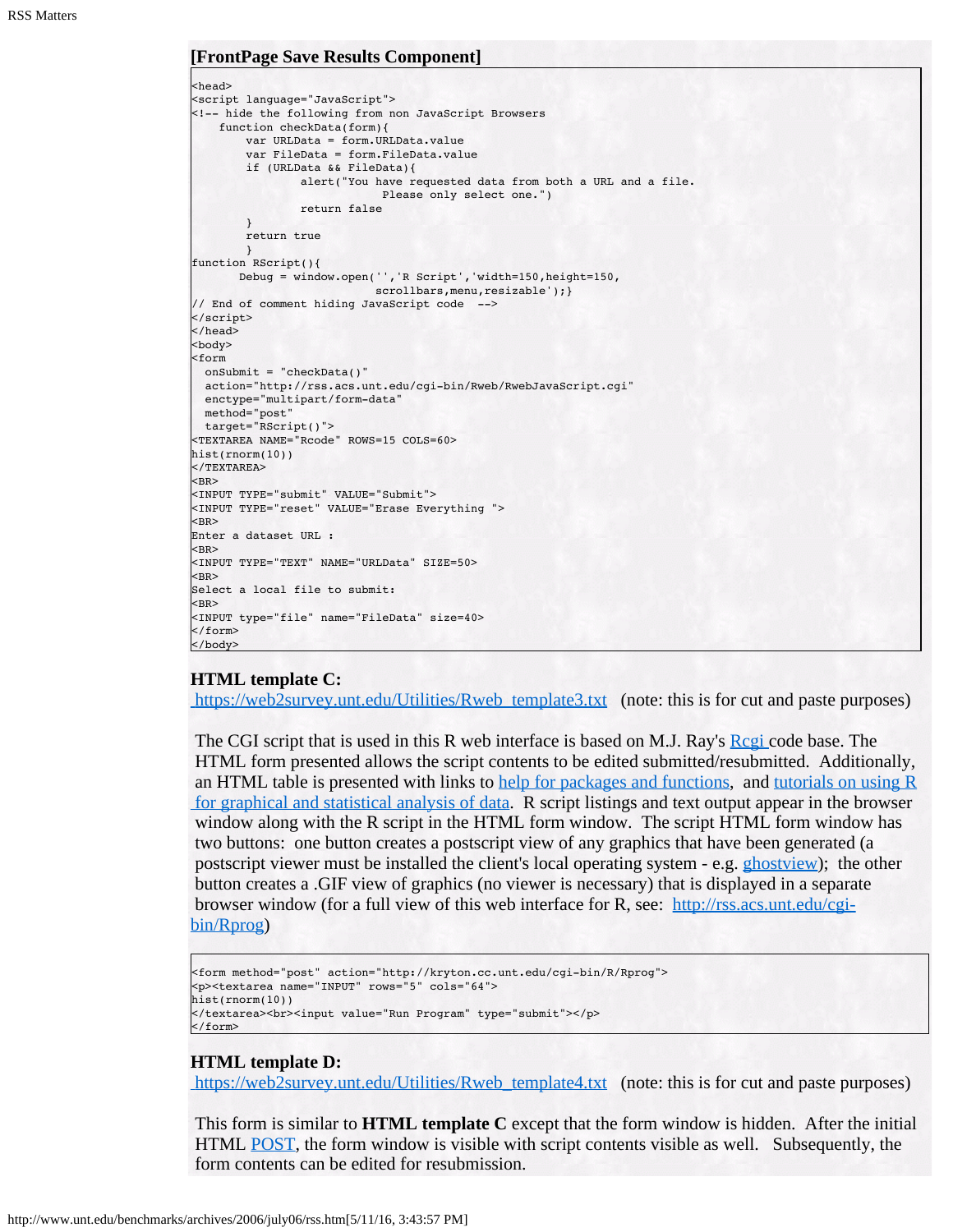<form action="http://kryton.cc.unt.edu/cgi-bin/R/Rprog" method="post"> <input name="INPUT" value="hist(rnorm(10))" type="hidden"><p><input value="R Script" type="submit"></p> </form>

Now, we'll use the [Kupu Editor](http://en.wikipedia.org/wiki/Kupu) on [Zope](http://en.wikipedia.org/wiki/Zope) (*web2survey.unt.edu*) to create a form that uses a [CGI](http://en.wikipedia.org/wiki/Common_Gateway_Interface) script hosted on *rss.acs.unt.edu (or alternatively, kryton.cc.unt.edu).* One can use [other HTML editors](https://web2survey.unt.edu/Utilities/utilities.htm) for creating these HTML forms rather than using the Kupu Editor.

We'll work with **form template A**: Copy and paste the text from **form A**

 [\(https://web2survey.unt.edu/Utilities/Rweb\\_template1.txt](https://web2survey.unt.edu/Utilities/Rweb_template1.txt)) into HTML source view of the Kupu editor:

\$

```
<body>
<br>
<form action="http://rss.acs.unt.edu/cgi-bin/Rweb/Rweb.cgi"
     enctype="multipart/form-data" method="post">
<p><textarea name="Rcode" rows="20" cols="45">
hist(rnorm(10))
</textarea> </p>
<p><input value="Submit"
         type="submit">
  <input value="Erase"
         type="reset"></p>
</form>
</body>
```
Click the **Edit button** to access the **Preview/[WYSIWYG](http://en.wikipedia.org/wiki/Wysiwyg)** mode. We want to add the **[H1](http://en.wikipedia.org/wiki/HTML)** level heading title: **"This is my example R Script"**. To do this, we: 1) type the text above the HTML form; 2) highlight the text with the mouse; 3) modify the highlighted font by choosing a H1 level for the title - do this by accessing the drop down list on the menu bar (choose **Heading 1**):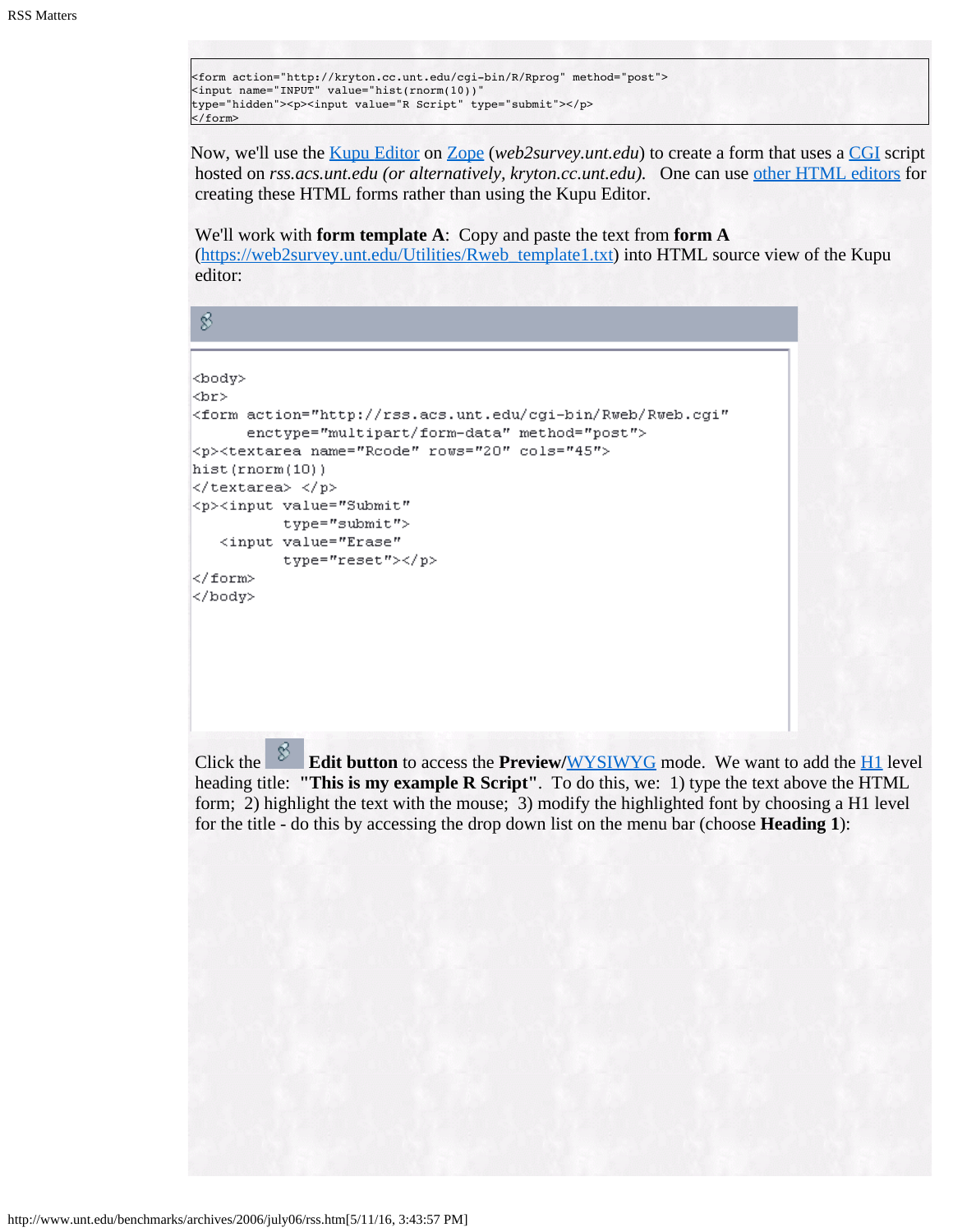| Normal<br>Normal                                                                                   | Ч                        | $\bf{B}$ | $\underline{\mathbf{u}}$<br>1 | x, |  | ↭ | ≣ |  |                                                             |  |
|----------------------------------------------------------------------------------------------------|--------------------------|----------|-------------------------------|----|--|---|---|--|-------------------------------------------------------------|--|
| Heading 1<br>Heading 2<br>Heading 3<br>Heading 4<br>Heading 5<br>Heading 6<br>Formatted            | nple R Script<br>$10)$ ) |          |                               |    |  |   |   |  |                                                             |  |
|                                                                                                    |                          |          |                               |    |  |   |   |  |                                                             |  |
| Submit<br>Finally, 4) Click the<br>changes to the server. We see the following in the web browser: | Erase                    | ⊟<br>щ   |                               |    |  |   |   |  | Save Document To Server button to save the current document |  |
|                                                                                                    |                          |          | WE K                          |    |  |   |   |  |                                                             |  |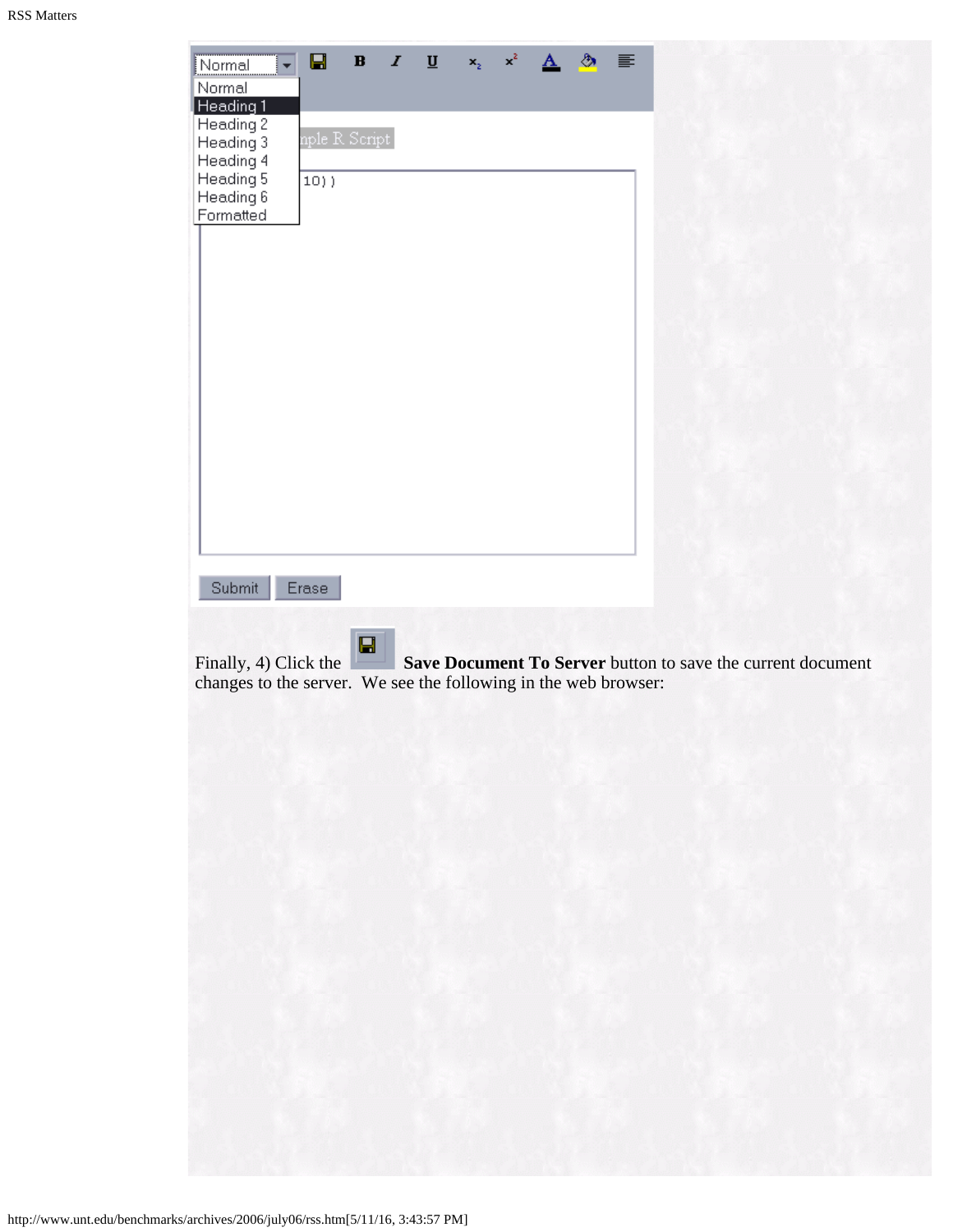| $\mathbf{x}^2 =$<br>$\blacksquare$<br>$\underline{\mathbf{U}}$ $\mathbf{x}_2$<br>Ы<br>$\boldsymbol{I}$<br>Heading $1 -$<br>${\bf A}$<br>\$                                                                                                                                                                                                                                            |
|---------------------------------------------------------------------------------------------------------------------------------------------------------------------------------------------------------------------------------------------------------------------------------------------------------------------------------------------------------------------------------------|
| This is my example R Script                                                                                                                                                                                                                                                                                                                                                           |
| hist(rnorm(10))<br>Submit<br>Erase                                                                                                                                                                                                                                                                                                                                                    |
| Ø<br>Edit button again to enter the HTML source view mode once again:<br>Now, click the                                                                                                                                                                                                                                                                                               |
| 8                                                                                                                                                                                                                                                                                                                                                                                     |
| $\langle h1\rangle$ This is my example R Script $\langle h1\rangle$<br><form <br="" action="http://rss.acs.unt.edu/cgi-bin/Rweb/Rweb.cgi">enctype="multipart/form-data" method="post"&gt;<br/><p><textarea cols="45" name="Rcode" rows="20">hist(rnorm(10))<br/></textarea> </p><br/><p><input type="submit" value="Submit"/><br/><input type="reset" value="Erase"/></p><br/></form> |

Notice that HTML code has been added to the source view - this reflects the <u>addition of the  $\langle h1 \rangle$ </u>  $\le$ /h1> heading tags. Using this approach, we can insert [POST](http://en.wikipedia.org/wiki/HTTP) references to CGI scripts on remote servers. The POST methods in the HTML form allow immediate server processing of the R script, with the subsequent output being returned to the web browser for display. Now, let's access the form in a non-editing mode. To do this, back space in the browser [URL](http://en.wikipedia.org/wiki/URL) field until you have the following URL: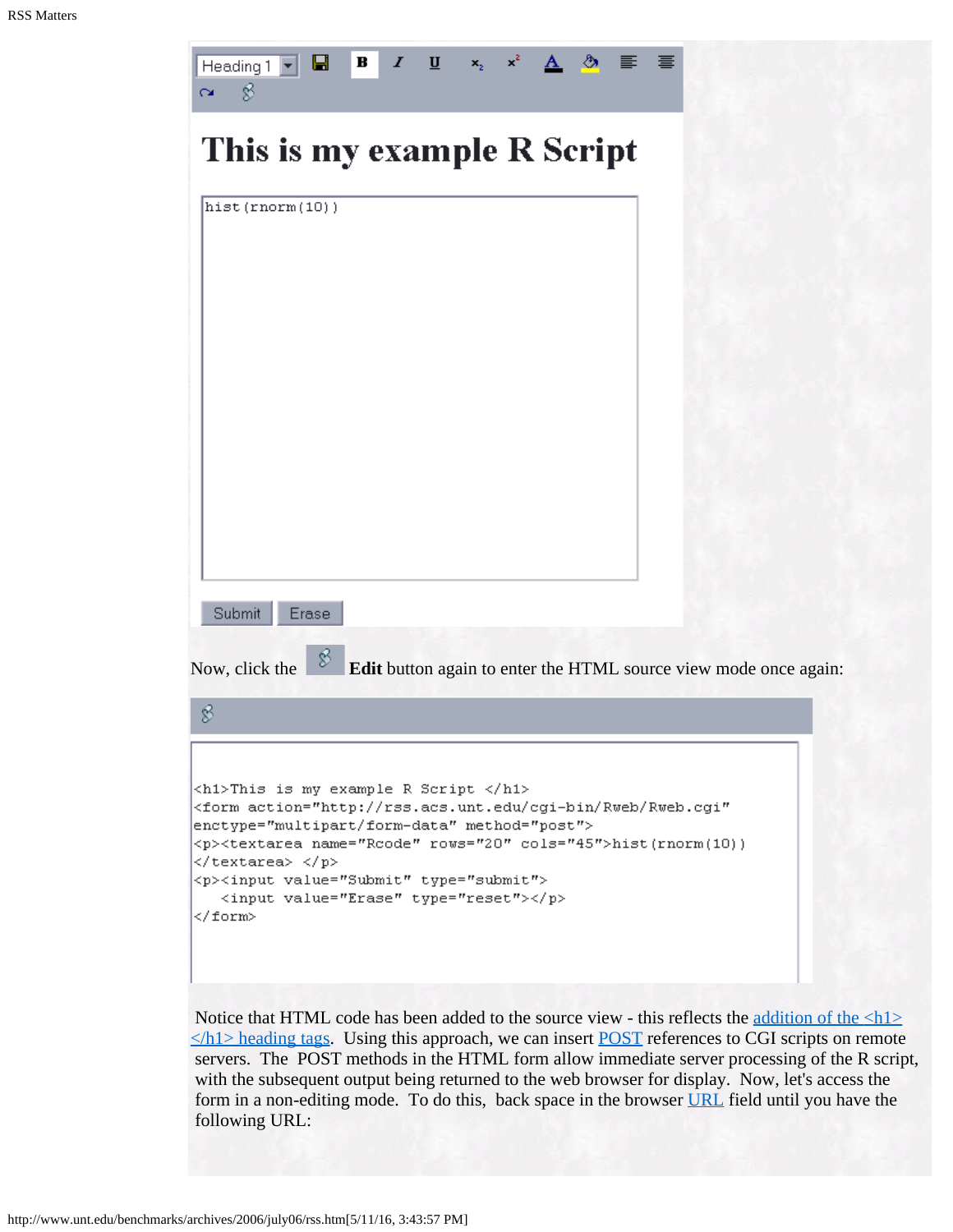| https://web2survey.unt.edu/users/RichH/tutorial_1      |                                                                                            |
|--------------------------------------------------------|--------------------------------------------------------------------------------------------|
| tutorial 1<br>We see the following in the web browser: | Press the "Enter" key or click the "Go" icon on the web browser to load the web page named |
| Richard Herrington                                     | University of North Texas Com                                                              |
| This is my example R Script                            |                                                                                            |
| hist(rnorm(10))                                        |                                                                                            |
|                                                        |                                                                                            |
|                                                        |                                                                                            |
|                                                        |                                                                                            |
|                                                        |                                                                                            |
|                                                        |                                                                                            |
| Submit<br>Erase                                        |                                                                                            |

Next, **edit the contents of the form to reflect the R script presented below**. Save the document changes to the server and click the **Submit** button at the bottom of the HTML form to submit the R script to the server for processing (clicking the **Erase** button will reset the contents of the form window without submitting the form):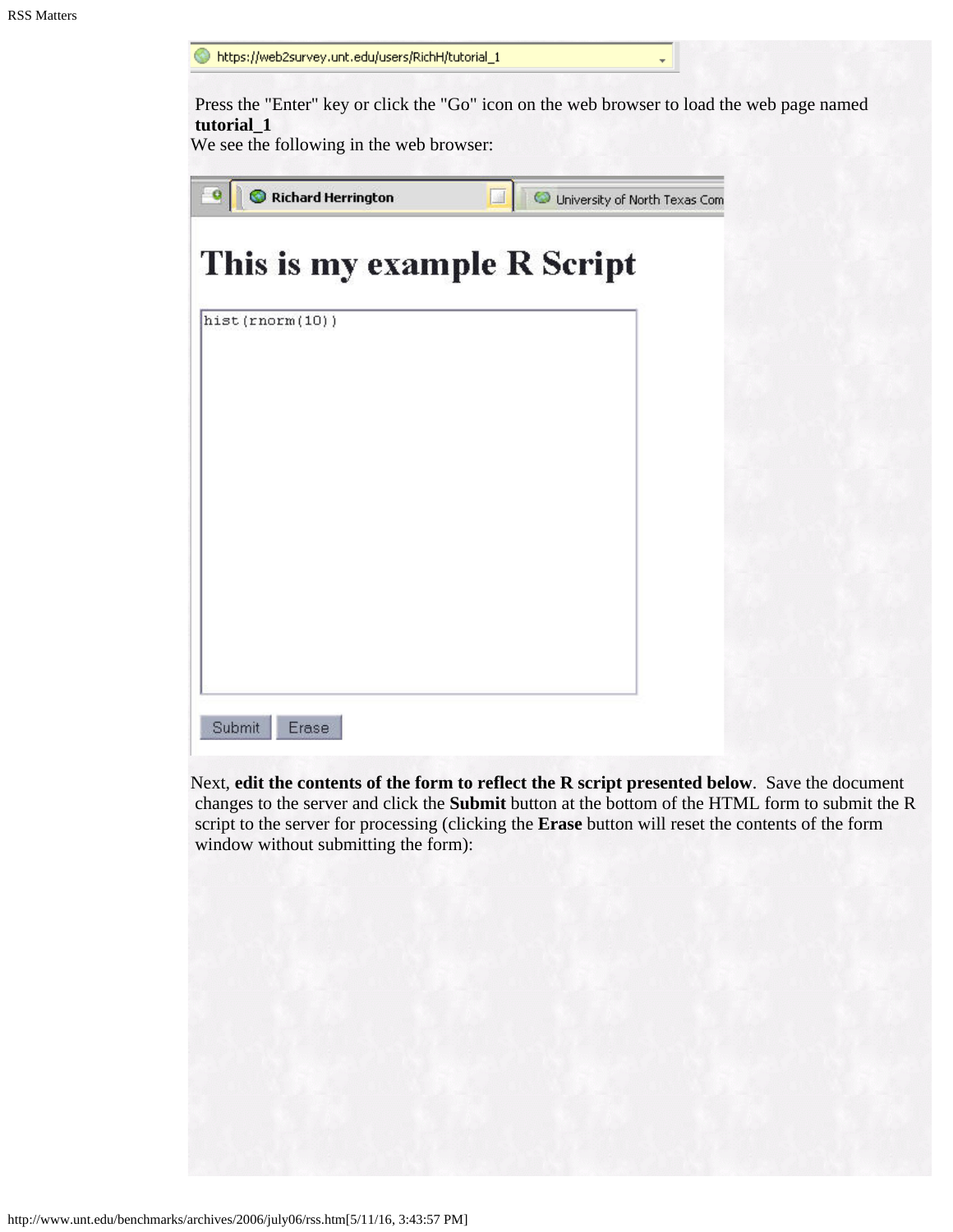|  |  |  | <b>This is my example R Script</b> |  |  |  |
|--|--|--|------------------------------------|--|--|--|
|--|--|--|------------------------------------|--|--|--|

| x<-rnorm(10)       |
|--------------------|
| x                  |
| par (mfrow=c(2,2)) |
| hist(x)            |
| plot(density(x))   |
| ggplot(x)          |
|                    |
|                    |
|                    |

Submit Erase

Upon submission, we see the following in our web browser: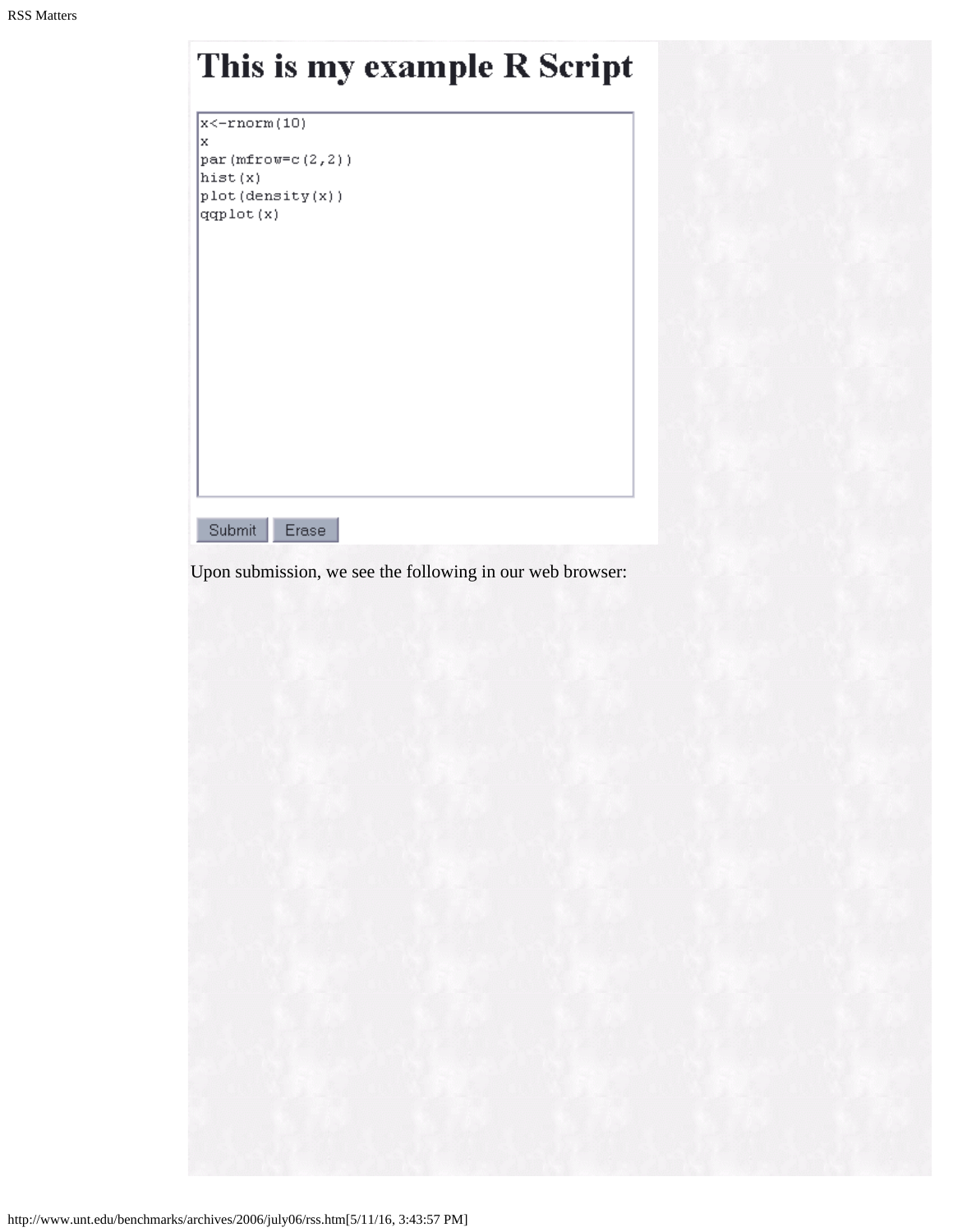# **Results from Rweb**

You are using Rweb1.03 on the server at rss.acs.unt.edu R : Copyright 2006, The R Foundation for Statistical Com Version 2.3.1 (2006-06-01) ISBN 3-900051-07-0 R is free software and comes with ABSOLUTELY NO WARRANTY You are welcome to redistribute it under certain conditi Type 'license()' or 'licence()' for distribution details R is a collaborative project with many contributors. Type 'contributors()' for more information and 'citation()' on how to cite R or R packages in publicati Type 'demo()' for some demos, 'help()' for on-line help, 'help.start()' for an HTML browser interface to help. Type 'q()' to quit R. Rweb:> postscript(file= "/tmp/Rout.13731.ps") Rweb:> Rweb:> x<-rnorm(10)  $Rweb: > x$ [1] 0.006955375 -1.255901650 -0.146972690 -0.389436260 [6] 0.716074271 0.645183168 0.890775501 -0.206327364  $Rweb:$  par (mfrow=c(2,2))  $Rweb: > hist(x)$  $Rweb: > plot(density(x))$ 

Explanation of the R script: The data object "x" (in this case a vector) is assigned 10 pseudo-random numbers from a Gaussian distribution with location zero and scale one: "x<-rnorm(10)". The next line displays the contents of the vector "x". Next, the "par(mfrow=c(2,2))" line sets up a grid of four plot regions (two by two - however only 2 out of 4 are used). After the plot regions are set up, the following commands produce a plot region with a histogram and a plot region with a [nonparametric](http://www.unt.edu/benchmarks/archives/2003/february03/rss.htm)  [kernel density estimate plot](http://www.unt.edu/benchmarks/archives/2003/february03/rss.htm). [Graphical](http://www.unt.edu/benchmarks/archives/2002/december02/rss.htm) output appear further down in the Rweb output page, after the R script listing and the R script output are displayed:

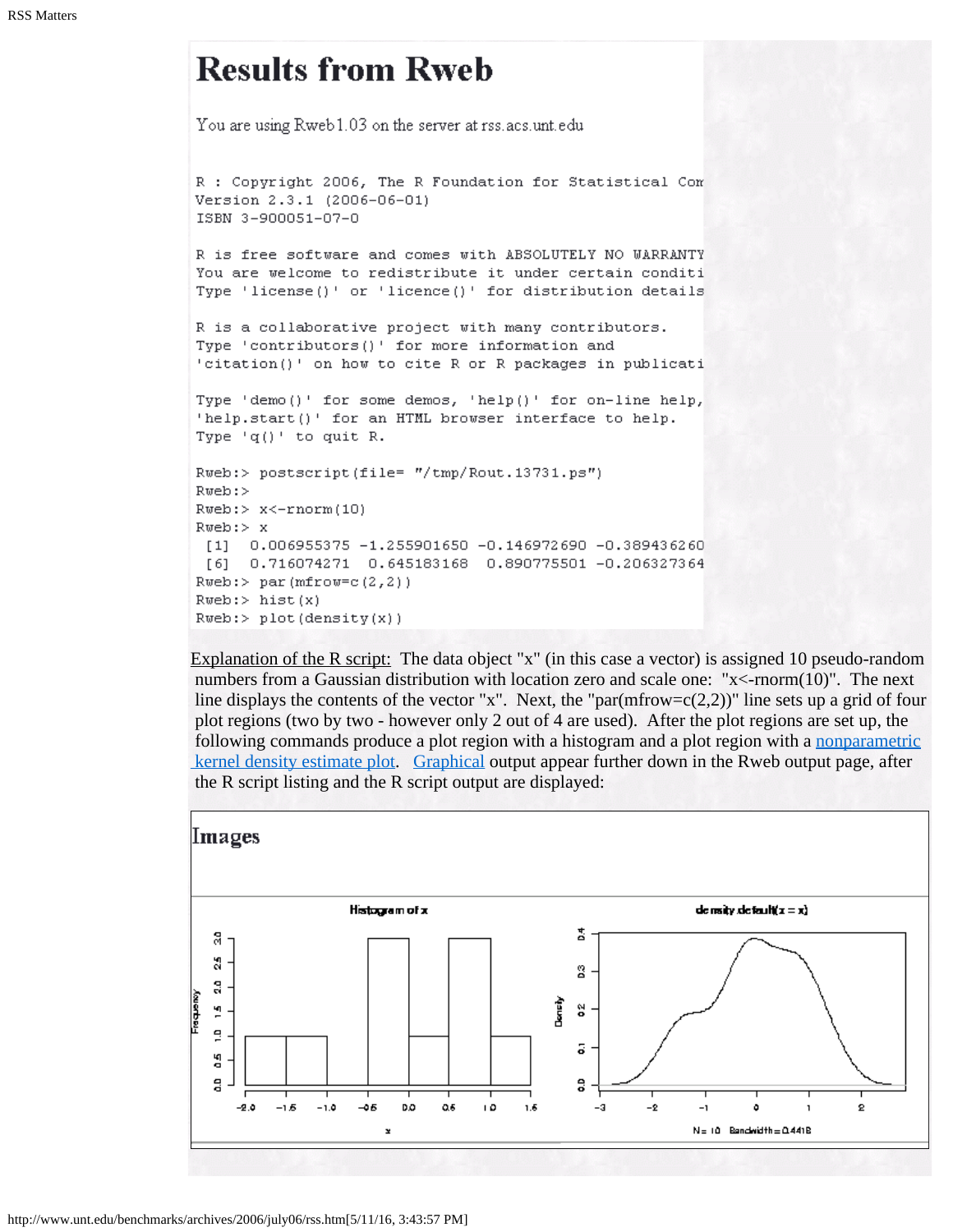### **Where we are going from here**

We close this article, by giving some indication of the topics that we'll be exploring in the coming months as part of the multipart series: *Open Source Technologies in the Classroom*.

#### **R packages:**

R supports a number of packages that facilitate CGI and HTML scripting (both server-side and client-side). For example: [CGIwithR](http://rss.acs.unt.edu/Rdoc/library/CGIwithR/html/00Index.html); [R2HTML](http://rss.acs.unt.edu/Rdoc/library/R2HTML/html/00Index.html); [xtable](http://rss.acs.unt.edu/Rdoc/library/xtable/html/00Index.html); [XML](http://rss.acs.unt.edu/Rdoc/library/XML/html/00Index.html); [Rpad](http://rss.acs.unt.edu/Rdoc/library/Rpad/html/00Index.html); [RMySQL](http://rss.acs.unt.edu/Rdoc/library/RMySQL/html/00Index.html); [Rdbi;](http://rss.acs.unt.edu/Rdoc/library/Rdbi/html/00Index.html) [httpRequest](http://rss.acs.unt.edu/Rdoc/library/httpRequest/html/00Index.html); [RApache](http://rss.acs.unt.edu/Rdoc/library/RApache/html/00Index.html), [RSPython](http://rss.acs.unt.edu/Rdoc/library/RSPython/html/00Index.html), [RSPerl](http://rss.acs.unt.edu/Rdoc/library/RSPerl/html/00Index.html), etc. These are only a small fraction of the libraries that can support web/internet programming with R. We hope to sample these packages and provide our readers with usable examples of how R can be integrated into internet equipped classrooms and be useful for applications in research:

#### **Zope/Plone:**

Zope 3: [Zope 3 applications](http://www.zopemag.com/Issue003/Section_Articles/article_Zope3UIPartI.html) Content Management Systems: [Plone](http://www.contentmanagementsoftware.info/plone/); [Silva](http://www.contentmanagementsoftware.info/zope/silva); [Kupu Editor](http://www.infrae.com/products/kupu_editor) E-learning Environment: [DLCMS](http://www.infrae.com/products/silva/extensions/silva_dlcms) Collaboration Tools: [CoreBLOG](http://coreblog.org/); [ZiddleyWiki](http://ziddlywiki.org/) (for example, see [RSS-Wiki](https://web2survey.unt.edu/RSS-Wiki) - this site is in development)

#### **Web/Internet Programming:**

Programming: [Python](http://www.python.org/); [Rpy](http://rpy.sourceforge.net/) Remote scripting: [xmlHttpRequest](http://en.wikipedia.org/wiki/Xmlhttprequest); [JSON on Zope](http://www.zope.org/Members/ree/jsonserver2); [SOAP on Zope](http://www.contentmanagementsoftware.info/zope/SOAPSupport); [Ajax for Zope](http://blogs.nuxeo.com/sections/blogs/tarek_ziade/2005_12_06_choosing-javascript) - also see [ZopePrototype](http://www.zope.org/Members/fabiorizzo/zopeprototype); [TurboGears](http://www.turbogears.org/)

This is not an exhaustive list by any means, but these are the "core" technologies that I would like to explore in the coming month's - If you have any interesting applications of these in an educational or research settings and care collaborate/share, feel free to email me at [richherr@cc.admin.unt.edu.](mailto:richherr@cc.admin.unt.edu) Also, if you are interested in applying the technologies to survey research, register with [RSS-](https://web2survey.unt.edu/RSS-Surveys)[Surveys](https://web2survey.unt.edu/RSS-Surveys). From all of us here at [RSS](http://www.unt.edu/rss/) (Rich, Patrick, Mike, Jon) - good luck in your technology explorations and may the power of open source be with you!

### **Related Websites**

[Kupu Editor](http://kupu.oscom.org/) [Kupu Documentation](http://plone.org/products/kupu/documentation/kupudocs) [Lenya Kupu Documentation](http://gridoc.triumf.ca/help/kupu.html) [O'Reilly Article: Rich Web Text Editing with Kupu](http://www.onlamp.com/lpt/a/5792)  [Kupu Zope Project](http://zope.org/Members/philikon/kupu-103-annce) [Zope Org](http://www.zope.org/) [UCLA R Portal](http://statcomp.ats.ucla.edu/r/)

> Please note that information published in *Benchmarks Online* is likely to degrade over time, especially links to various Websites. To make sure you have the most current information on a specific topic, it may be best to search the UNT Website - [http://www.unt.edu](http://www.unt.edu/) . You can also search *Benchmarks Online* - <http://www.unt.edu/benchmarks/archives/back.htm> as well as consult the UNT Helpdesk - <http://www.unt.edu/helpdesk/> Questions and comments should be directed to **benchmarks@unt.edu**